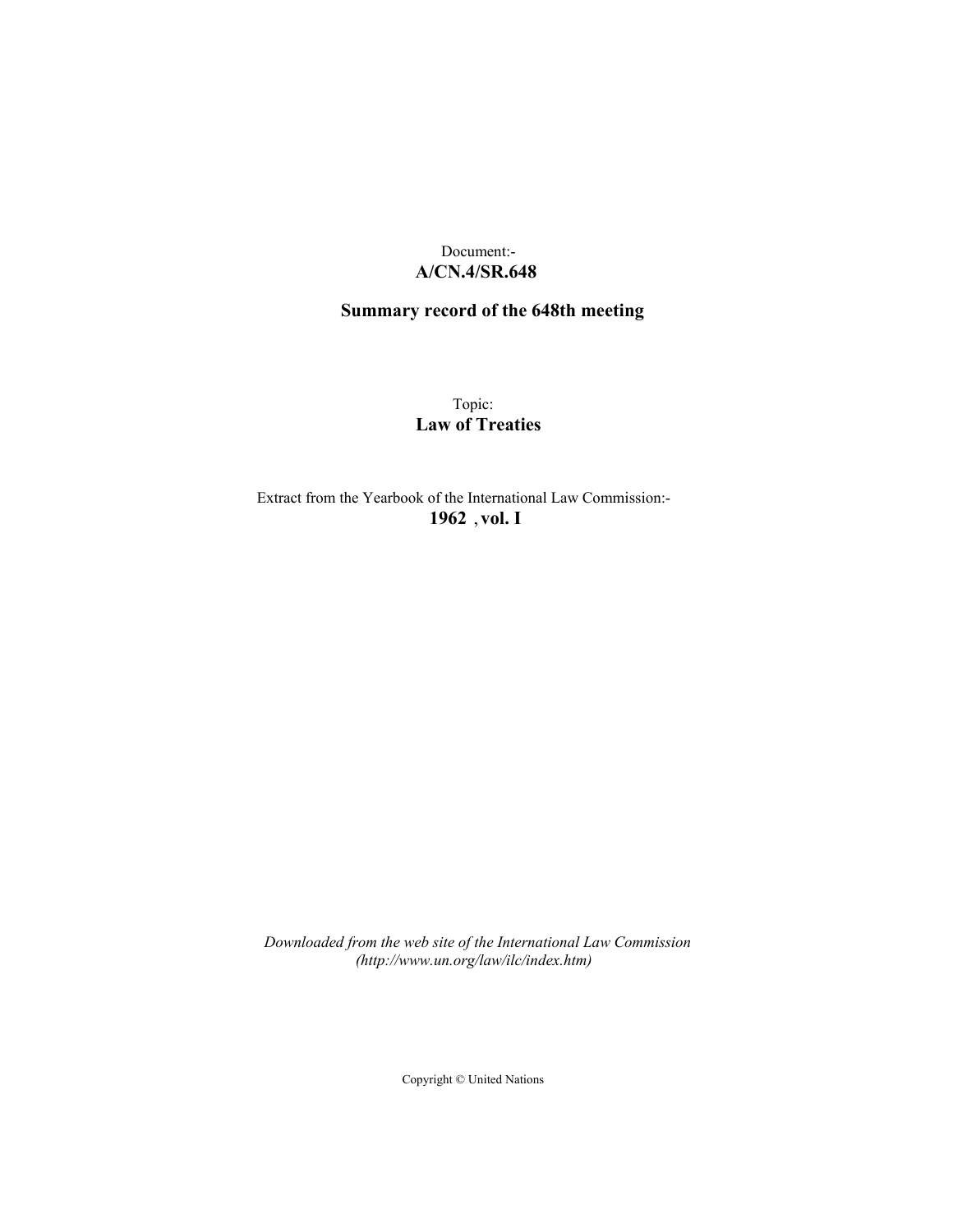exchange of ratifications had taken place after five years and had then validated, or legitimated, all the operations in question.

99. The same situation had arisen in connexion with frontier traffic between Italy and Yugoslavia. For three or four years, thousands had crossed the frontier under an agreement between the two countries pending ratification of the agreement.

100. The validity of the arrangement to which he had referred had undoubtedly had its source in a contractual relationship between the two countries. The Ministries of Foreign Affairs of Italy and Yugoslavia had established a practice of including in treaties a provision that the treaty was applied from the date of its signature, but juridically entered into force only on the exchange of ratifications. In strict law, there was perhaps a contradiction between those two propositions, but it was necessary to accept them both for practical reasons. It was a reality in present day international law and should be given a place in any convention on the law of treaties.

101. Mr. TSURUOKA said he agreed with the first sentence in paragraph 2, which reflected the existing international practice.

102. He drew attention, however, to a possible situation which could arise from the discrepancies between the terms of paragraph 2, particularly its second sentence, and those of article 8, paragraph  $2(c)$ , on the subject of signature *ad referendum.* Say, for example, a treaty was due to enter into force upon its being signed by twenty states, and was to remain open to signature until 31 December 1962. If the twentieth state to sign the treaty signed it *ad referendum* on 30 October 1962 but only confirmed its signature *ad referendum* on 1 February 1963, according to article 8, paragraph  $2(c)$ , the effects of the confirmation of the signature *ad referendum* would be retroactive so that the treaty would apparently have come into force as from 30 October 1962. There would, however, be considerable doubt as to the validity of acts performed in relation to the treaty between 30 October 1962 and 1 February 1963. If, on the other hand, the same state, instead of signing *ad referendum,* were to sign subject to ratification on 30 October 1962, and then to ratify on 1 February 1963, then according to the terms of article 12, paragraph 2, the treaty could only come into force on 1 February 1963. Thus the discrepancy between the terms of the two articles would produce different legal effects from what in substance would serve the same purpose for a state, namely, signature *ad referendum* and signature subject to ratification.

103. The drafting committee should be invited to compare the two texts and bring them into line.

104. Sir Humphrey WALDOCK, Special Rapporteur, said that the practice in regard to signature *ad referendum* was stated in article 8, paragraph 2 (c).

105. The inclusion in the draft of paragraph 2 of article 12 was useful in order to dispose of a heresy. A contrary rule had been put forward in the past but was no longer accepted.

106. He suggested that many of the difficulties encountered by members would be avoided if the second sentence of paragraph 2 were deleted and the first and only remaining sentence redrafted to read:

" Unless the treaty itself provides otherwise, or unless the parties otherwise agree, ratification shall not have any retroactive effects.'

107. Mr. LACHS, supporting the special rapporteur's new redraft, suggested that when the Drafting Committee had submitted the new text of article 12, the Commission should consider the suggestion by Mr. Briggs of combining accession and ratification because they had some effects in common.

108. The CHAIRMAN said that, if there were no objection, he would consider that the Commission agreed to refer article 12 to the Drafting Committee with the comments made during the discussion.

*It was so agreed.*

The meeting rose at 6 p.m.

## **648th MEETING**

*Tuesday, 22 May 1962, at 10 a.m. Chairman:* Mr. Radhabinod PAL

## **Law of treaties (A/CN.4/144 and Add.l)** (item 1 of the agenda) *{continued)*

#### ARTICLE 13. PARTICIPATION IN A TREATY BY ACCESSION

1. The CHAIRMAN said it had been decided earlier in the session to postpone consideration of article 7 until the articles concerning accession came up for discussion. He suggested that article 7 might now be discussed in conjunction with article 13.

2. Sir Humphrey WALDOCK, Special Rapporteur, said that in his view it was desirable that article 13 should be considered before article 7. The provisions in article 7 on the right to sign a treaty did not go as far as those in article 13 on participation by accession. It would therefore be easier for the Commission to consider article 7 if it first settled some of the problems raised by article 13.

// *was so agreed.*

3. Sir Humphrey WALDOCK, Special Rapporteur, said that when the Commission had discussed the previous special rapporteur's draft articles in 1959, many members had taken the view that the draft should contain an article stating the right of states to become parties to treaties of a general character. That view had encountered some opposition on the ground that it was difficult to divorce the right to participate in a treaty from the particular procedure involved such as signature, accession or acceptance. The Commission had finally decided to defer consideration of a general article on participation until after articles on the right to sign, accede, etc. had been drafted.<sup>1</sup>

<sup>1</sup>  *Yearbook of the International Law Commission, 1959,* Vol. II (United Nations publication, Sales No.: 59.V.1, Vol. II), p. 108.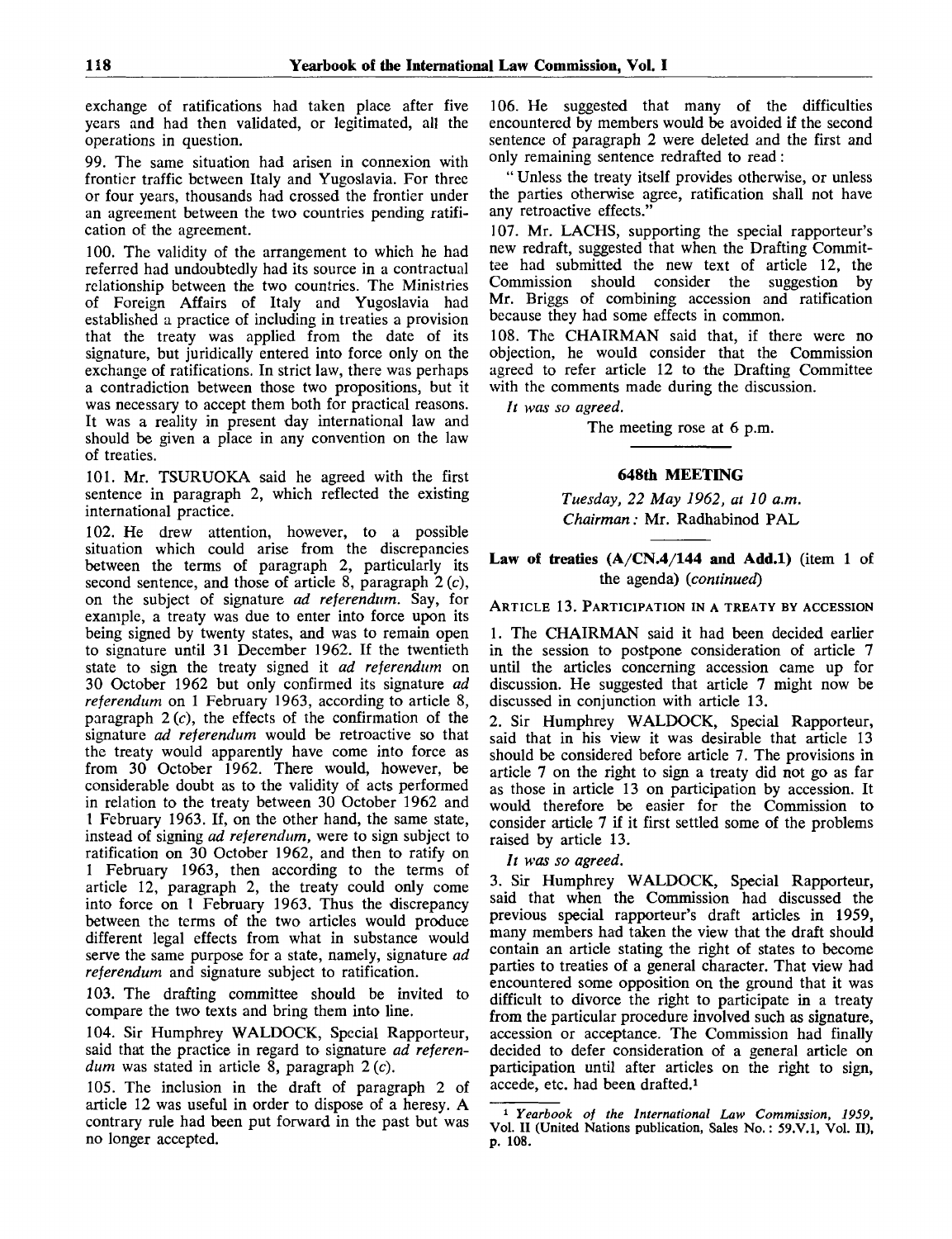4. Accession raised the question of the right to participate in a very distinct form: accession constituted the main method of participating in certain multilateral treaties after the expiry of a comparatively brief period. The question of the right to participate also arose in connexion with the signing and the acceptance of treaties; the right to ratify probably only arose in very few cases, such as the conventions adopted by the International Labour Conference, for which the process of participation was described as ratification.

5. Although in principle he favoured the inclusion of a general article on the right of participation, he thought that there were technical difficulties which might prevent it from being an effective means of opening treaties to the new states. For the convention on the law of treaties now under consideration might not be ratified, until a considerable time had elapsed, by states whose consent, as parties to old treaties, was necessary to open them to participation by additional states. There might in consequence be doubt as to the validity of admitting a new state to the treaty.

6. With regard to article 13, if it were desired to introduce the notion of the right of participation, a distinction should be drawn between two categories of treaties, for there was a very real difference in that respect between general multilateral treaties and treaties which were open to participation by a restricted group of states.

7. The provisions of article 13 dealt with the question which states would have a voice in decisions regarding participation in a treaty. Under existing law, practice seemed to allow in most cases the states which had negotiated a treaty some right to be consulted, and to express their view regarding participation by othe states in the treaty. He did not think, however, that there was any justification for allowing a state which had shown no interest in a treaty a right indefinitely to exclude other states from participating in that treaty. The problem was a real one and he proposed that it should be dealt with in the manner set out in paragraph 2 *(b)* and (c). Under those clauses a negotiating state would cease to have the right to object to the participation of other states if it had not become a party to the treaty four years after the adoption of its text.

8. He had put forward paragraph *2{d)* with some hesitation. That clause treated in the same manner treaties drawn up in an international organization and those drawn up at an international conference convened by an international organization. It was convenient to lay down a simple procedure to cover both situations. In the case of a conference convened by an international organization, it was better to leave decisions on participation to the competent organ of the organization concerned rather than to require a two-thirds majority of the states which had participated in the conference. It would be a very laborious process to put such a majority rule into effect after the conference had broken up.

9. The provisions of article 13 were intended as a basis for discussion. He would welcome comments on his

proposals, with a view to the formulation of a generally acceptable text.

10. Mr. BRIGGS said it was clear from the special rapporteur's introduction that the provisions of article 13 constituted residual rules. Modern treaties usually contained accession clauses, and article 13, as proposed by the special rapporteur, particularly in its paragraphs 1 and 5, stated in effect that any provisions which a treaty might contain on the subject of accession would prevail. The article concerning accession should commence with the statement of that rule, in order to avoid a debate on the " right", " faculty " or " privilege " of accession.

11. He proposed the following redraft of article 13:

" 1. Where a treaty provides that it is open to accession, either generally or by categories of states, a state may become a party to the treaty in conformity with those provisions.

" 2. Where a treaty contains no provision relating to accession, a state may become a party to the treaty by accession in the following circumstances:

- "(a) In the case of a bilateral treaty or a multilateral treaty concluded between a restricted number or group of states, with the consent of all the parties to the treaty;
- *"(b)* In the case of a general multilateral treaty drawn up at an international conference convened by the states concerned, with the consent of two-thirds of the parties to the treaty;
- " (c) In the case of a multilateral treaty either drawn up in an international organization or at an international conference convened by an international organization, by a decision of the competent organ of the organization in question, adopted in accordance with the applicable voting rule of such organ.

" 3. When the depositary of a treaty receives a formal request for accession, the depositary shall communicate the request to the states whose consent or objection is material, and, in the case covered by paragraph 2 (c) of this article, shall bring the request, as soon as possible, before the competent organ of the organization concerned.

"4. In the case of a general multilateral treaty referred to in paragraph 2 *(b)* of this article,

- " *(a)* The consent of a state to which a request for accession has been communicated under paragraph 3 of this article shall be presumed after the expiry of twelve months from the date of the communication, if no objection to the request has been notified by it to the depositary during that period;
- " *(b)* If a state to which a request for accession has been communicated notifies the depositary of its objection to the request before the expiry of twelve months from the date of the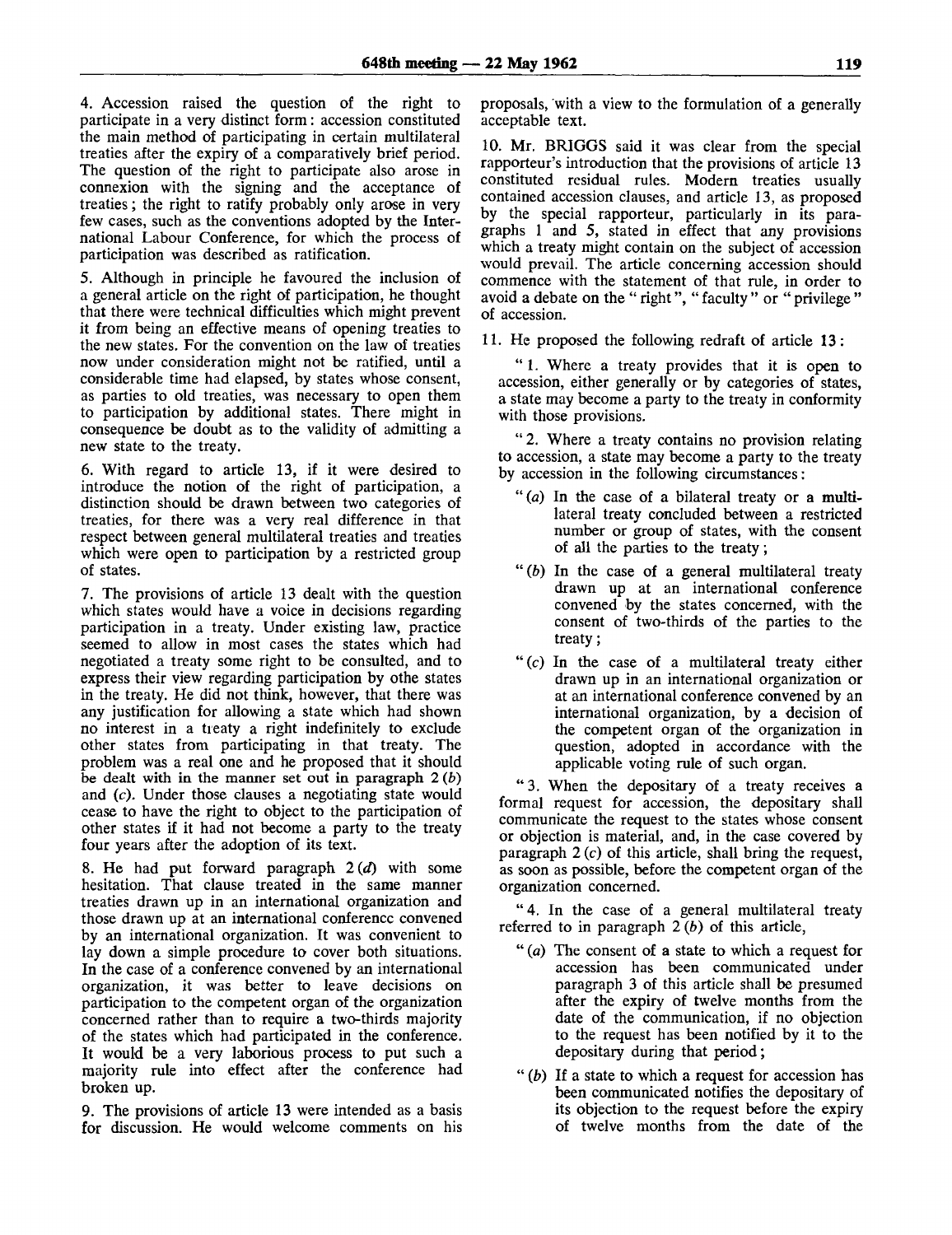communication, but the requesting state is nevertheless admitted, conformably to paragraph *2(b),* to accede to the treaty, the treaty shall not apply in the relations between the objecting and the requesting states."

12. Paragraph 1 of his redraft stated the rule to which he had referred.

13. Paragraph 2 dealt with the situation where the treaty was silent on the subject of participation by means of accession. Its various provisions expressed broadly the same rules as the special rapporteur's draft. Paragraph 2 *(a)* stated that accession required the consent of all the parties to the treaty in the case of a bilateral treaty or of a multilateral treaty concluded between a restricted number or a group of states.

14. He did not believe that under existing international law other states had a " right" of accession; but he would be prepared to consider a proposal opening general multilateral treaties to accession by less than unanimity. His paragraph *2{b)* therefore stated that participation in a general multilateral treaty drawn up at an international conference was subject to the consent of two-thirds of the parties to the treaty.

15. The rule set out in paragraph  $2(c)$  of his redraft was identical with that proposed in the special rapporteur's paragraph 2 *(d).*

16. He had omitted the special rapporteur's provisions permitting accession to a treaty which had not yet entered into force. Where, by the terms of the treaty itself, accession was possible before its entry into force, the situation would be covered by the terms of his paragraph 1: ".. . a state may become a party to the treaty in conformity with those provisions." Where the treaty did not contain any provisions on accession, its entry into force would usually depend on its ratification by a number of states. In that case, there would appear to be no advantage to a state in acceding to the treaty before its entry into force, particularly if accession was irrelevant to entry into force.

17. He had also omitted from his redraft the provision proposed by the special rapporteur which would give to negotiating states, during a four-year period, the right to be consulted in regard to participation in the treaty by other states. He questioned whether negotiating states were entitled to be so consulted.

18. By way of analogy, he drew attention to the ruling of the International Court of Justice in its Advisory Opinion on Reservations to the Genocide Convention. The Court was then of the opinion, on question III, " that an objection to a reservation made by a signatory state which has not yet ratified the Convention can have legal effect... only upon ratification ", and " that an objection to a reservation made by a state which is entitled to sign or accede but which has not yet done so, is without legal effect."<sup>2</sup> Admittedly, the Court was dealing with reservations, but the analogy was valid and the same rule should apply to objections to accession.

19. Paragraph 3 of his redraft differed from the corresponding clause in the special rapporteur's draft in that it broadened the obligation of the depositary to communicate requests for accession.

20. Paragraph  $4(a)$  of his redraft embodied the same presumption as that in paragraph  $4(a)$  of the special rapporteur's draft.

21. Paragraph *4(b)* of his redraft differed from the special rapporteur's draft in that it would limit the legal effect of an objection to accession to the case of a multilateral treaty drawn up at an international conference convened by the states themselves. In the case of a treaty drawn up in an international organization, or in a conference convened by such an organization, the organization's decision regarding participation should be binding on all member states and the treaty should be applicable even between objecting and acceding states.

22. With regard to article 7, he questioned whether any pressing problem connected with the alleged right to sign treaties would remain, once adequate provision had been made for accession.

23. Mr. JIMENEZ de ARfiCHAGA said he was in substantial agreement with the main points of the special rapporteur's article 13, on the negative side in not accepting that a general right of participation in treaties really did exist in international law, and on the positive side, of progressive development, in providing for the more flexible rule of a two-thirds majority in order to allow states to accede to certain treaties. He had himself submitted a redraft of article 13, which read as follows:

" Paragraph 1 (a) and *(b)* as proposed by the special rapporteur.

" $2(a)$ . Unless the treaty itself otherwise provides, a state not possessing the right to accede to the treaty under the provisions of the preceding paragraph may nevertheless acquire the right to accede to a treaty by the subsequent agreement of all the states concerned [as determined in subparagraph *(b)],*<sup>3</sup>

- " *{b)* Where the treaty:
- "(i) Is not yet in force, or where the treaty is already in force but four years have not yet elapsed since the adoption of its text, with the consent of all the negotiating states;
- "(ii) Is already in force and four years have elapsed since the adoption of its text, with the consent of all the parties to the treaty;

" $(c)$  In the case of a multilateral treaty [dealing with matters of general concern to all states or to a definite category or group of states];<sup>3</sup>

" (i) Where the treaty is not yet in force or where the treaty is already in force but four years have not yet elapsed since the adoption of its text, with the subsequent consent of twothirds of the negotiating states, or

<sup>3</sup>  *l.CJ. Reports,* 1951, p. 30.

<sup>&</sup>quot; (ii) Where the treaty is already in force and four

<sup>3</sup> The words in brackets indicate additions to the special rapporteur's text.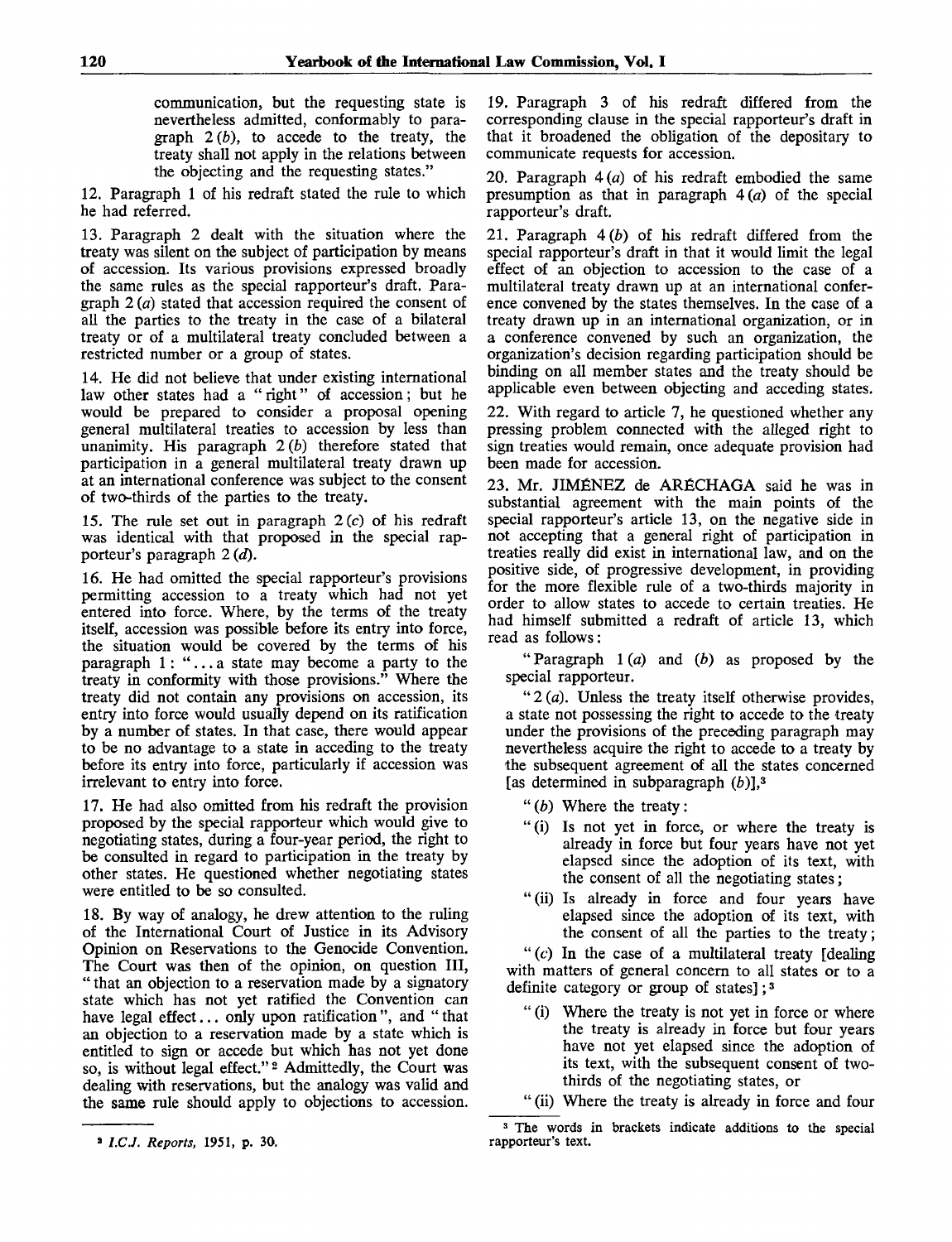years have elapsed since the adoption of its text, with the subsequent consent of twothirds of the parties to the treaty;

*"(d)* In the case of a multilateral treaty either drawn up in an international organization or at an international conference convened by an international organization, by a decision of the competent organ of the organization in question, adopted in accordance with the applicable voting rule of such organ.

"Paragraphs 3, 4 and 5 as proposed by the special rapporteur."

24. The consideration which had inspired his suggested redraft of paragraphs  $2(a)$ ,  $(b)$  and  $(c)$ , which would do away with the distinction between plurilateral and multilateral treaties, was that participation of new states in existing treaties of general concern, through accession, on the basis of a majority decision, was an important progressive development of international law proposed by the Commission in its 1959 draft, and it did not seem justifiable to subject new states to a sort of veto on their accession to treaties, which, though of regional scope, were of common concern to all states in the region in question.

25. A treaty could have a regional scope and yet at the same time be of concern to states other than the signatories. The fact that certain treaties were entered into by a restricted group of states was not therefore a valid reason for introducing the unanimity rule.

26. An example was the law-making treaties of the Organization of American States. Many of those treaties were not signed by all the American States but were none the less of concern to all the states in the region. A state which had not signed, possibly for political reasons, or a newly independent state in the region, would have an interest in the treaty. If such a state wished to accede, there appeared to be no reason why any of the original signatories should have the right to veto its accession.

27. During the 1959 discussions, it had been erroneously assumed that law-making treaties could only be world-wide and not regional. But while he would not suggest that there existed a distinct American international law, certain law-making treaties were of specific concern to all the nations of the American region, such as the conventions on diplomatic asylum and on the legal situation of exiles and political refugees.

28. It might be argued that, in certain regions of the world, there were states which did not have the same historical affinity with other states in the region as that existing among the American states. The elimination of the unanimity rule might be said to give such states a right of intrusion into a treaty signed by states of the same region which were linked by some affinity. Such was not of course the purpose of his proposal; under that proposal there were in fact three lines of defence against any such intrusion.

29. First, the treaty itself might restrict the right of accession. After all, the provisions of article 13 were intended to be residuary; they would apply only in the

absence of any express provisions on accession in the treaty itself.

30. Secondly, no abuse of the right of accession need be feared since accession would require the consent of a two-thirds majority of the parties to an existing treaty. 31. Thirdly, under the provisions of paragraph  $4(b)$ , which would remain unchanged, if a state requesting accession were admitted notwithstanding objections by another state, the treaty would not apply in the relations between the objecting and the requesting states.

32. The progressive development proposed by the special rapporteur with his two-thirds majority rule should not be confined to general multilateral treaties, but extended to regional multilateral treaties as well. The governing criterion should be whether the treaty concerned states other than those which were parties to it, regardless of its univeral or regional character.

#### POINT OF ORDER

33. Mr. BARTOS, on a point of order, said he must formally protest against the breach of the rules of procedure involved in the circulation of proposals in English only, instead of in all the working languages.

34. Mr. LIANG, Secretary to the Commission, said he agreed with Mr. Bartos on the need for the translation of proposals. In a number of cases, however, the sponsors of amendments had specifically asked that their texts should be circulated informally; only amendments intended to be circulated as formal proposals were submitted to the language services for translation. The translation service was very busy, and he suggested that in future proposals by members should be submitted in good time to the Secretariat for translation and circulation in the three working languages.

35. Mr. BRIGGS said he had certainly expected his proposal to be translated and circulated in all the working languages.

36. Mr. PAREDES and Mr. PESSOU supported Mr. Bartoš.

37. Mr. CADIEUX also supported Mr. Bartos and said that no one could dispute that important proposals should be circulated in all the working languages and that in the case of amendments suggested in the course of the discussion, an immediate translation, even if only of a provisional character, should be provided.

38. Sir Humphrey WALDOCK, Mr. AGO and Mr. GROS supported Mr. Bartos and Mr. Cadieux.

39. Mr. PADILLA NERVO said that, while he agreed with the distinction made by Mr. Cadieux, he himself was also participating in the Eighteen-Nation Committee on Disarmament, and had noted that that committee received translations of its documents promptly. The International Law Commission should enjoy similar facilities.

40. The CHAIRMAN said that at a previous session the Commission had decided that every amendment should be submitted a week before the Commission was due to discuss the article to which it related; that did not, of course, apply to proposals like the present one.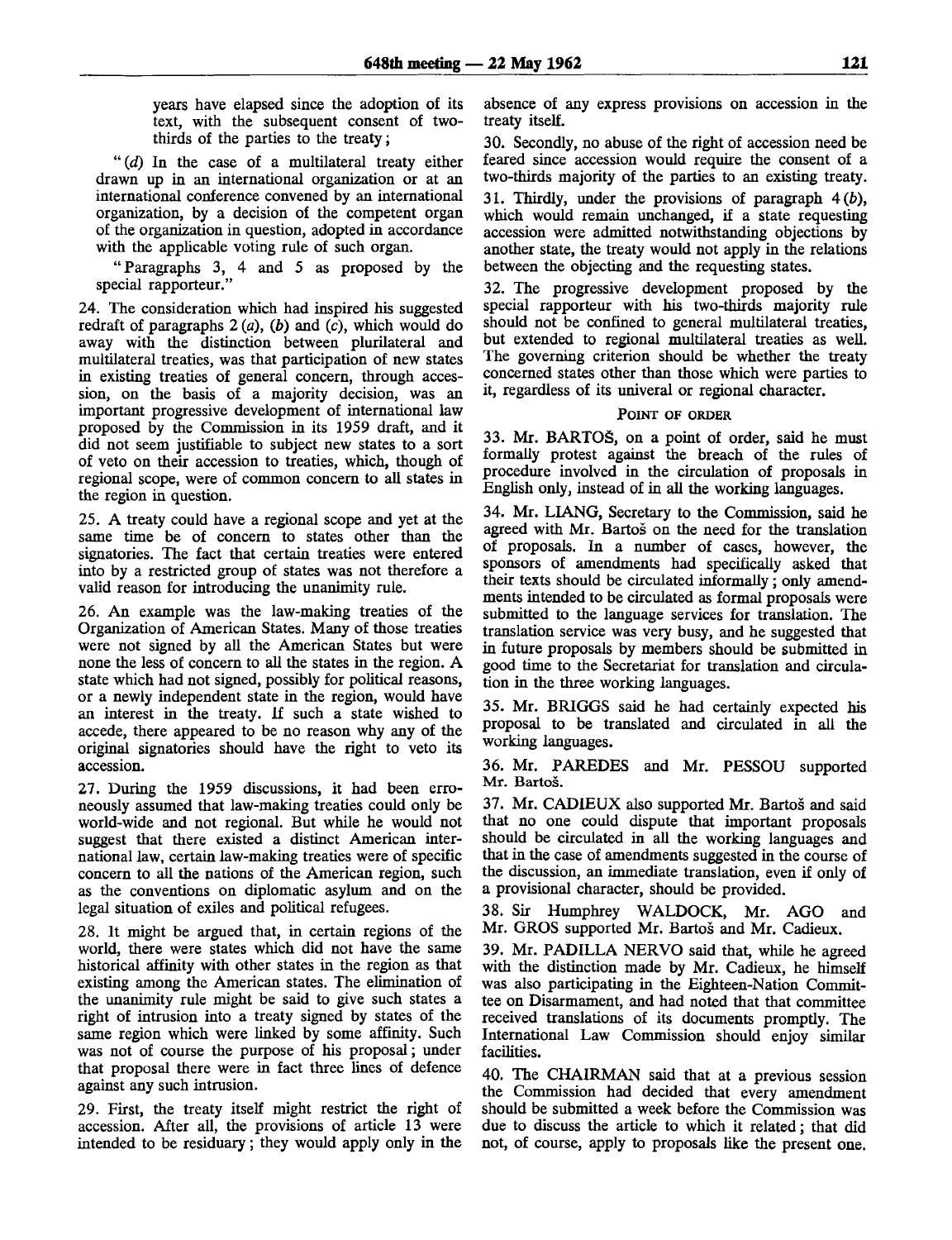41. Mr. LIANG, Secretary to the Commission, said that Mr. Veillet-Lavallée, Chief of the Languages Division of the European Office of the United Nations, was present to explain the situation.

42. Mr. VEILLET-LAVALLEE (Secretariat) said that the situation was particularly difficult at the moment because the European Office had to provide special services for the Eighteen-Nation Committee on Disarmament, the Sub-Committee on a Treaty for the Discontinuance of Nuclear Weapon Tests, the Commission on Narcotic Drugs, and the Executive Committee of the High Commissioner's Programme, as well as routine services for the Economic Commission for Europe. The multiplicity of conferences, some of them unforeseen, involved serious staffing problems. The Secretary-General had directed that work for the Disarmament Committee should be given priority, but he could assure the Commission that the needs of other bodies were not neglected. He would do everything in his power to see to it that the Commission's requests for urgent translations received attention.

43. Mr. GROS said that immediate translations of amendments proposed by members could and should be provided in writing and he was unable to understand why such a service could not be provided forthwith, if necessary by the secretariat of the Commission.

44. The CHAIRMAN said that, although he realized that special circumstances had arisen in 1962, the Commission was not satisfied with the explanation offered by the Secretariat; he hoped that thenceforward adequate facilities, particularly on the translation side, would be provided to enable it to carry on its work.

45. He invited the Commission to continue its discussion of article 13.

## ARTICLE 13 *(resumed from paragraph 32)*

46. Mr. LACHS said that article 13 was a very important one and would need the most careful consideration. He commended the special rapporteur for his lucid exposition in the commentary. One of the main problems was how to reconcile the sovereign rights of the parties with the principle of the widest possible participation in multilateral treaties. As the special rapporteur had suggested, the article called for a general discussion before the Commission took up points of detail.

47. In the history of the law of treaties it was possible to detect the interplay of two trends, which should be reflected in the article. The first was to encourage any state whose participation was important for the implementation of the treaty to become a party, and the second was to encourage any state interested in the subject-matter of the treaty to become a party. In the case of treaties concerned with communications, transport, cultural and scientific relations, the general tendency nowadays was to throw them open to as many states as possible. On the other hand, there had been a contrary tendency in recent years to restrict treaties of a political nature to states which constituted a group with social, economic or political affinities. That he regarded as a retrograde development.

48. In keeping with the special rapporteur's approach, he considered that, in the absence of specific provisions concerning accession in the treaty itself, the presumption was permissible that, unless specifically debarred from so doing, states were free to accede. The view taken by the Permanent Court of International Justice in the Polish Upper Silesia case, in connexion with the Armistice Convention of 1918 and the Protocol of Spa, that because there was no provision for a right on the part of other states to accede to them it was impossible to presume the existence of such a right,<sup>4</sup> no longer corresponded with the requirements of international law or international relations.

49. The question then arose whether a right of accession in fact existed and was enforceable. If it existed, it was an inchoate right, since the only recourse available to a state wishing to accede to a treaty of an open character but prevented from doing so would be to proclaim *urbi et orbi* that the parties to it were practising discrimination and that the treaty had been wrongly designated. It was a right which could only be acquired by its consummation. In the circumstances it seemed wiser, as suggested by Mr. Briggs, not to refer to a right of accession.

50. Although, in principle, where a treaty was silent it should be presumed to be open to accession, there might be exceptions, for example, if the treaty dealt with a technical matter of a restricted character in which other states could have no possible interest, such as whaling.

51. Another question the Commission would have to consider was whether there was such a thing as a duty to accede, as laid down in certain peace treaties, such as the Treaty of St. Germain-en-Laye, the Treaty of Versailles and the Paris Treaties of Peace.

52. Those were the elements which should appear in paragraph 2. The special rapporteur had already indicated that, in the light of the previous discussion, he would abandon the distinction he had drawn in that paragraph between plurilateral and multilateral treaties.

53. Since any time-limit was bound to be artificial and arbitrary, and did not offer any great advantage either for the execution of the treaty or for the mechanism of accession, he doubted the advisability of references to time-limits.

54. On the question how a decision should be reached about accession, he favoured a majority rule because the unanimity rule was declining in international practice. The decision should be made by the parties, for it would not be desirable to allow signatories which had not displayed sufficient interest in the treaty to become parties themselves to debar others from acceding.

55. One further question which should be examined was whether special mention ought to be made of the case of treaties dealing with general principles of international law. There were strong arguments in favour of

<sup>4</sup> P.C.U., Series A, No. *1, Case concerning certain German interests in Polish Upper Silesia (the merits),* p. 28.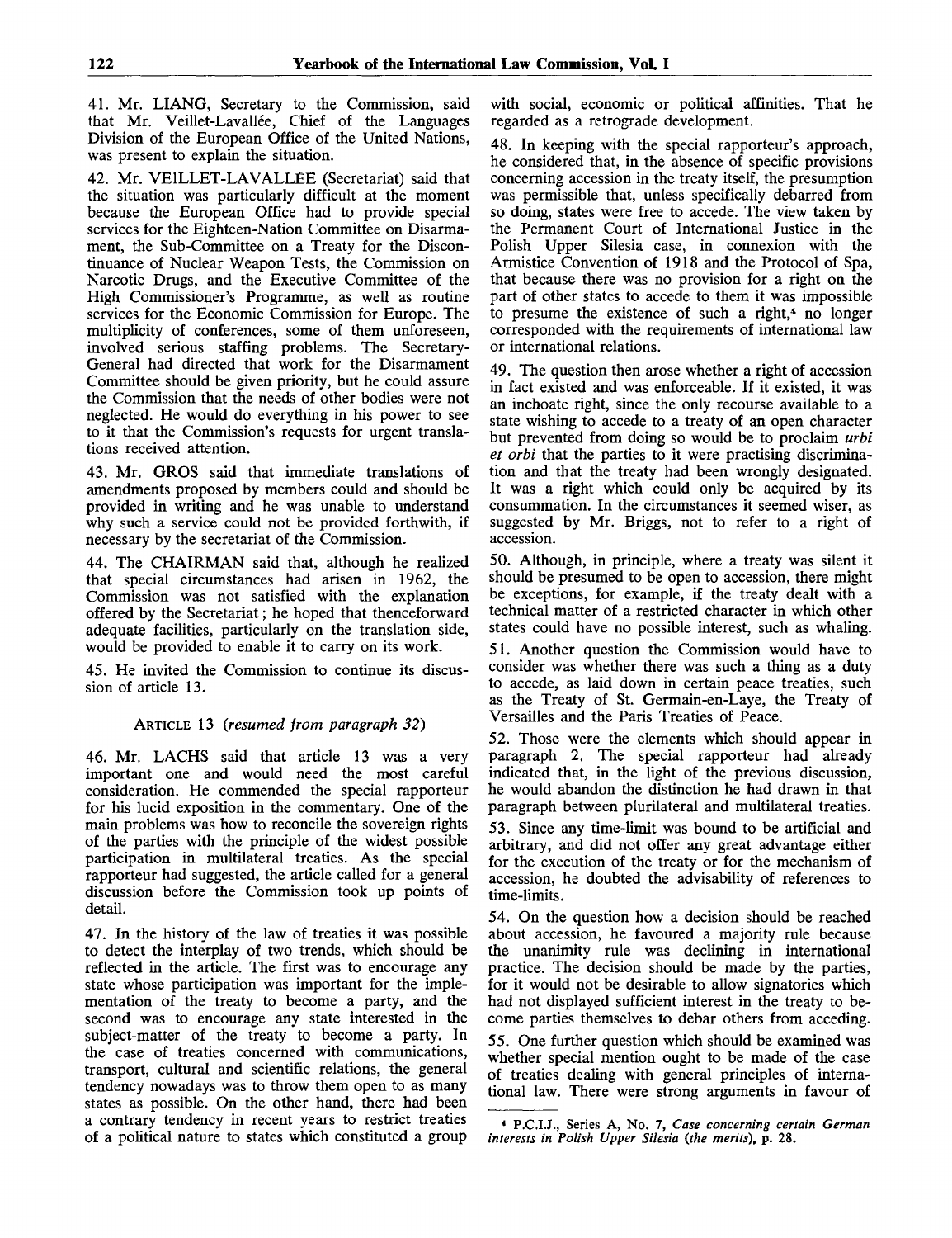stipulating that any state had the right to accede to such treaties if they included no express provision on accession, since otherwise states debarred from acceding might use the absence of such a stipulation as a pretext for refusing to comply with the rules laid down. That would not be in the interests of the development of international law or of general compliance with its principles.

56. Sir Humphrey WALDOCK, Special Rapporteur, referring to Mr. Lachs' remarks about his intention of dropping the distinction between plurilateral and multilateral treaties in paragraph 2, said that he did not believe it would be possible to avoid making any such distinction, for the presumption that a treaty should be open to all for accession depended on the nature of the treaty.

57. He agreed that the four-year time-limit he had suggested was an arbitrary one but it was a matter of secondary importance. The first question to be settled was whether, in principle, states which had taken part in the negotiations should have a voice in the important decision about accessions and at what point in time, if they had not become parties themselves, they ceased to have the right to debar others from acceding. The practice was that negotiating states had a say in the matter.

58. Mr. AMADO said that the institution of accession had evolved during the 18th and 19th centuries as a means whereby a state could associate itself with a legal instrument created by others. Mr. Jiménez de Arechaga had just described the rule proposed in the Commission's 1959 draft allowing for participation, by a majority decision, in existing treaties of general concern, as an important progressive development of international law.

59. The special rapporteur in his commentary also had shown himself to be notably progressive and a champion of the ideal of universality. In coming near to advocating an absolute right to accede to treaties, he differed from his predecessor, Sir Gerald Fitzmaurice, who had maintained that " accession implied, and should only be made to, a treaty already in force". Although Sir Gerald Fitzmaurice had recognized that exceptionally accessions prior to coming into force might be admitted, he had criticized the practice as "lax" and one "that ought not to be encouraged ".<sup>5</sup>

60. Rousseau had defined accession as the juridical act by which a state which was not a party to an international treaty placed itself under the rule of the provisions of the treaty.<sup>6</sup>

61. One of the problems which the Commission would have to resolve was whether it should go beyond pure codification and admit the possibility of accession to treaties not yet in force.

62. Another problem was whether the right to accede in fact existed. Although it would be difficult in principle to argue that members of the international community were debarred from the right to accede to treaties, there could be no doubt that in certain cases, for instance, regional treaties concluded between Latin American States, that disqualification did exist.

63. In the matter of classifying treaties, he agreed with Mr. Jiménez de Aréchaga and was opposed to making a special category denominated plurilateral treaties; any treaty that was not bilateral was multilateral.

64. The decision on the request of a state to be admitted to accession could certainly not lie with one of the parties only ; he favoured a two-thirds majority rule.

65. Mr. YASSEEN said that there was no difficulty when the treaty itself dealt with the question ; the difficulties began when there was no provision in the treaty on the question. He was in general agreement with the rules set out in the special rapporteur's draft. With respect to the voting rule as regards accession, the article drew a clear line between, on the one hand, multilateral treaties drawn up at an international conference or in an international organization, and, on the other hand, all other treaties. In the case of treaties called in the article "plurilateral", accession was governed by the same unanimity rule as bilateral treaties ; the majority rule applied only to accessions to multilateral treaties. The very fact that an international conference had prepared the text of the treaty justified the application of the majority rule which, however, remained an exception.

66. The draft also satisfied the requirements of sovereignty, while constituting an expression of the wish to enlarge the field covered by international treaties, particularly those which stated principles of international law. Nevertheless, the fact that the majority rule was admitted made it necessary to introduce the safety valve provided in paragraph 4 *(b).* That system for multilateral treaties should not seriously prejudice the principle of sovereignty; the Commission could not go so far as to impose on states, against their will, relations with other states.

67. On the question whether negotiating states which had not yet become parties to a treaty should be able to object to an accession, he believed that such states should have certain rights, since the fact that they had participated in the negotiations endowed them with a special status. It implied that they had definite views on the scope of the treaty, and they should therefore be free to express objections, but not for an indefinite period. The time-limit laid down in paragraph 2, therefore, seemed to be justified.

68. Mr. AGO said that article 13 was one of the most important articles in the draft, and that considerable time and care should therefore be devoted to it. In general, he was in agreement with the special rapporteur's reasons, explained in the commentary, for his choice between several possibilities. The special rapporteur's decision to proceed on the basis of certain

<sup>5</sup>  *Yearbook of the International Law Commission, 1956,* Vol. II (United Nations publication, Sales No. : 56.V.3, Vol. II), p. 125.

<sup>6</sup>  *Droit international public,* 1953, p. 37.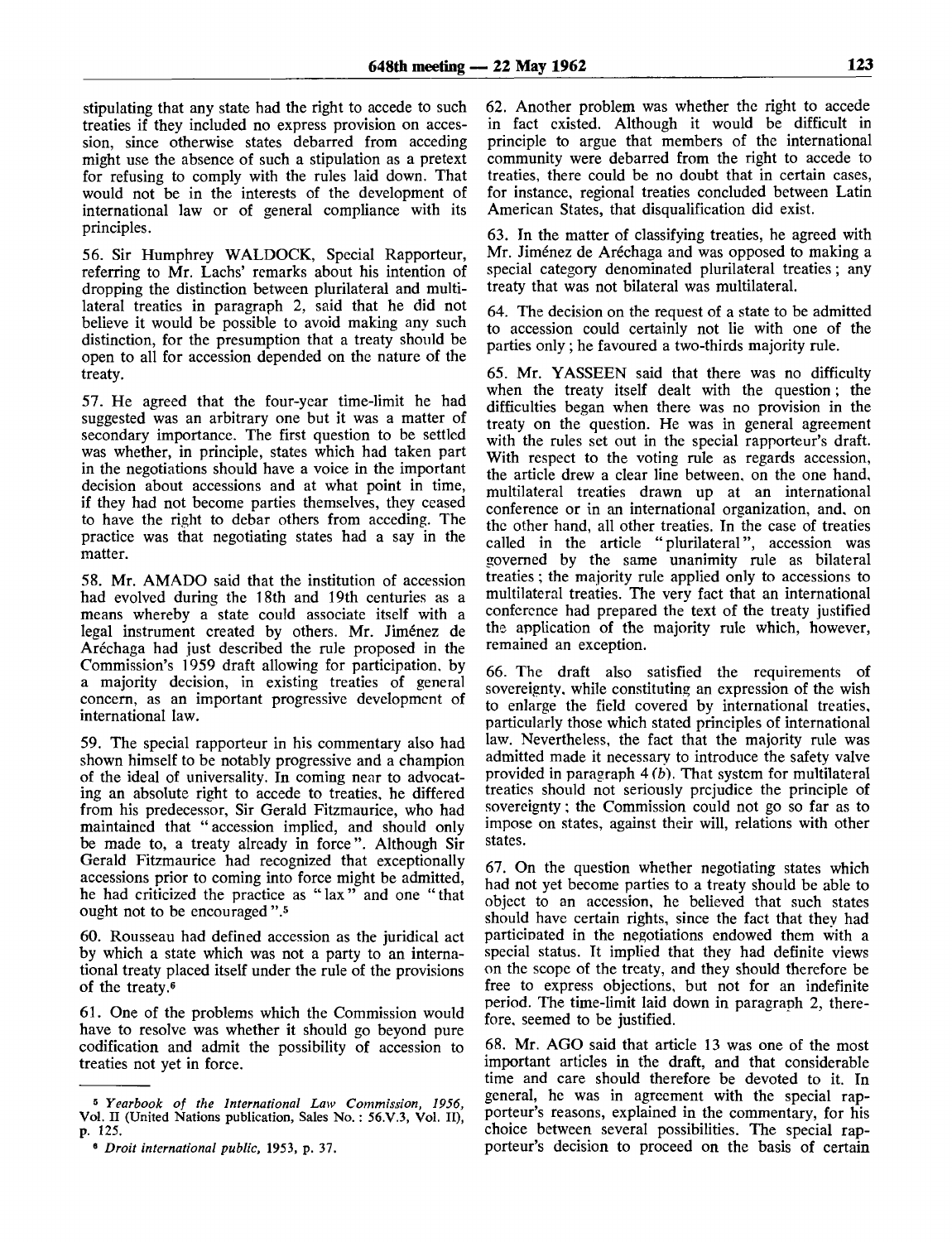classes of treaties — although those classes were in fact hypothetical — had been a practical expedient.

69. He also agreed with the general considerations expressed bv Mr. Lachs, Mr. Amado and Mr. Yasseen and believed that the three proposals before the Commission— those of the special rapporteur, Mr. Briggs and Mr. Jimenez de Arechaga— had a number of points in common and might ultimately be amalgamated in a single article.

70. A number of speakers had referred to the so-called right of accession, but he agreed with Mr. Briggs that it would be wise to avoid adopting a definite position on that point in the text. Technically, it was open to dispute whether a real right of accession did exist. A treaty was alwavs the result of a meeting of wills, but a state seeking to accede had not expressed its will in the course of the negotiations. An accession clause in a treaty constituted, in effect, an offer to the states which had not negotiated the treaty. Consequently, a state which had not participated in the negotiations had not itself a " right" of accession; it had merely the possibility of accepting an offer if and when an offer was made to it. As Mr. Briggs had rightly pointed out, the problem was more theoretical than substantive, and should not be dealt with in the draft itself.

71. Mr. Briggs' text was considerably simpler than that proposed by the special rapporteur, but in some respects the simplification had gone too far. For example, it omitted the very important point that a state which was invited to participate in the negotiation of a treaty but declined to avail itself of that possibility could nevertheless be regarded as having received the offer and should be able to accede to the treaty without further consultation. A clause along the lines of paragraph 1 *(b)* of the special rapporteur's text should therefore be retained.

72. Difficulties would, however, arise in the case of states which had not participated in the negotiation and had not been invited to negotiate. In such cases, it was impossible to dispense with hypothetical classifications. In the case of bilateral treaties, the answer was simple, for accession required the consent of both parties. In the case of the plurilateral treaties mentioned by the special rapporteur, the situation was more complex, since such treaties had nearly all the characteristics of bilateral treaties, except that they were concluded between more than two parties. Presumably, the parties to those treaties wished them to be restrictive and would be reluctant to admit other parties; the majority rule could not be applied in such cases, and all the parties had to be consulted on a request for accession. Application of the unanimity rule, although not a perfect solution, was the one which would do the least harm and would cover most cases in practice.

73. An even more serious question, however, was whether negotiating states, or only states actually parties to the treaty, should be consulted on requests for accession. The theory that negotiating states should have no say in the matter seemed to provide an unduly facile solution. But it could not be said with any certainty

that a state which had taken part in negotiating the treaty would not become a party to it, especially when only a short time had elapsed since the conclusion of the negotiations, and if those who had already become parties were alone empowered to admit other states, their actions might conflict with the intentions of the treaty and even endanger its operation, since negotiating states might refuse to ratify the treaty in those conditions. Tn his opinion, the negotiating states should have a voice in decisions on accessions but, in that case, a time-limit, as proposed by the special rapporteur, should necessarily apply.

74. In the case of multilateral treaties, there was even less reason to leave the decision on accessions to the full parties alone. States often took a long time to become parties to such instruments, and it would be wrong if a small group of parties could take decisions on a matter which was of general interest. There again, a time-limit would be useful, and the period might be longer in the case of multilateral than in that of other treaties.

75. Moreover, unanimous consent could not be required; a certain majoritv, the size of which would of necessity be somewhat arbitrary, must suffice. There was a guiding principle in the matter: an international conference would have certain rules, which it had adopted itself or were contained in the statute of the convening international organization, providing that the participation of states in the negotiations was decided by a certain majority; that majority rule should also be applied throughout the life of the instrument arising from the conference. Application of that principle would introduce some unity and clarity into the accession procedure.

76. He had some doubts concerning the acceptability of the thesis that, if a state entitled to be consulted objected to the accession of another state which had been admitted by the requisite majority, then the treaty should be regarded as being in force between the acceding state and the other parties, but not in force between that state and the objecting state. For example, if the accession was assented to by a two-thirds majority of the parties to a treaty, it could hardly be considered desirable for a state to be bound by the treaty with respect to two-thirds of the parties, and not with respect to the remaining one-third. Moreover, there was a contradiction between that conclusion and the fact that it would not apply if the decision regarding the accession of the state concerned had taken place during the conference itself.

77. Finally, with regard to treaties which codified general principles of international law, he understood Mr. Lachs' apprehensions concerning the possibility that a state which was denied accession to such a treaty might claim that it was not bound by the rules laid down in the general treaty in question. While admittedly states which were prevented from acceding, because not invited to participate in the negotiation of the treaty, might not be bound by any new general rules arising from that instrument, they could certainly not claim not to be bound by existing rules of customary law. Never-